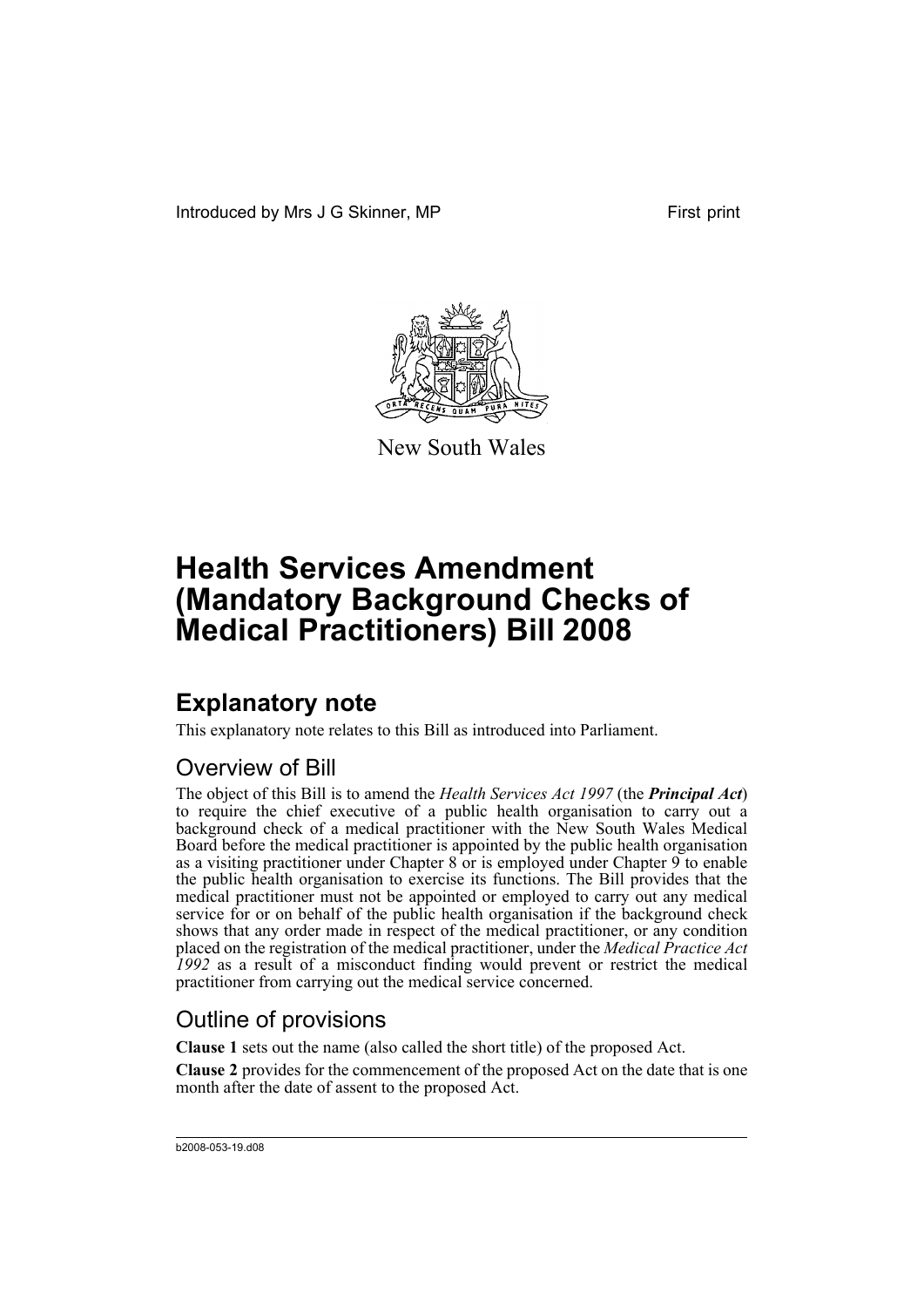Explanatory note

**Clause 3** is a formal provision that gives effect to the amendments to the *Health Services Act 1997* set out in Schedule 1.

**Clause 4** provides for the repeal of the proposed Act after all the amendments made by the proposed Act have commenced. Once the amendments have commenced the proposed Act will be spent and section 30 of the *Interpretation Act 1987* provides that the repeal of an amending Act does not affect the amendments made by that Act.

### **Schedule 1 Amendments**

**Schedule 1** inserts proposed Chapter 10A (sections 132A–132C) into the Principal Act to achieve the object described in the Overview and amends Schedule 7 of the Principal Act to insert savings and transitional provisions.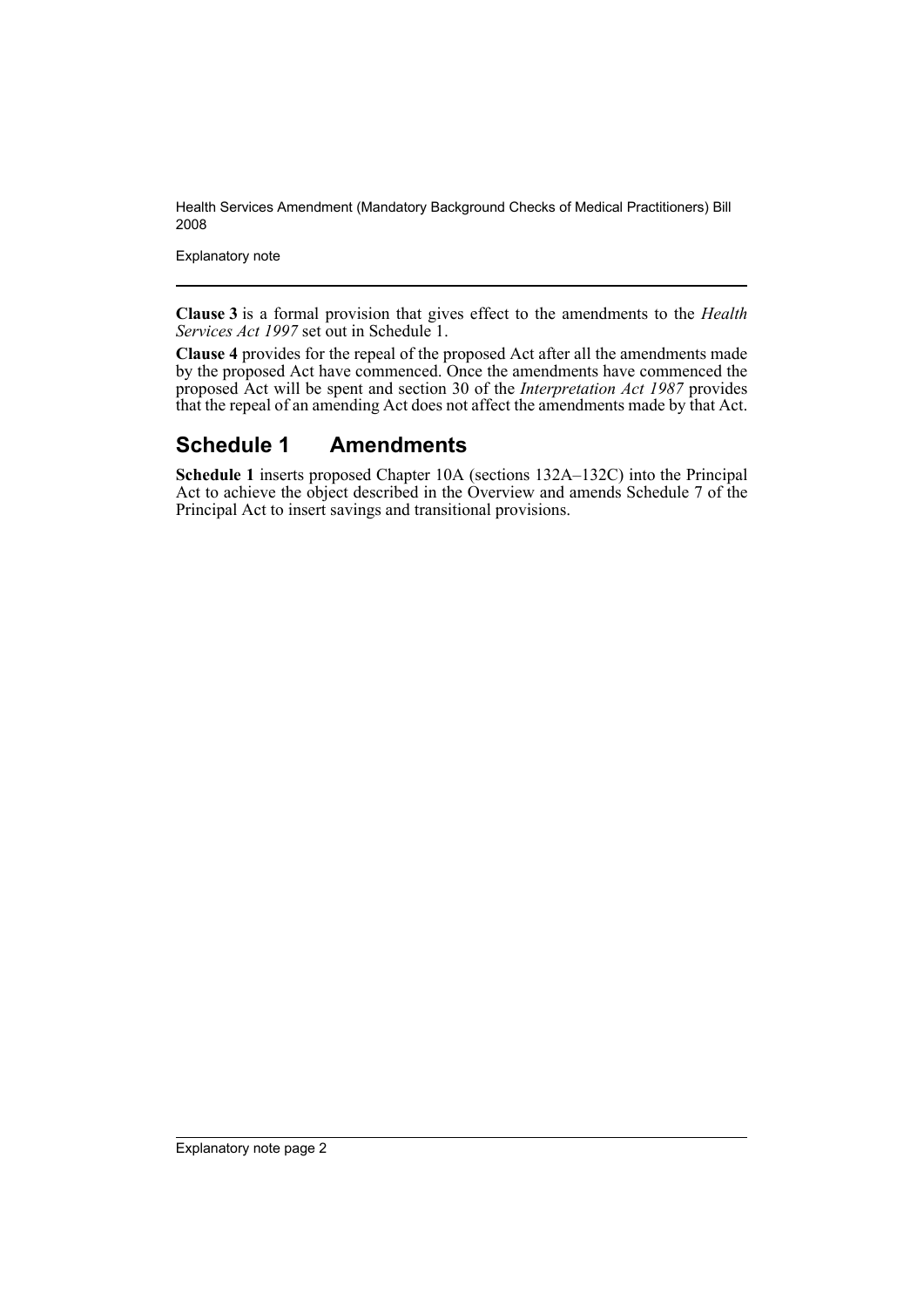Introduced by Mrs J G Skinner, MP First print



New South Wales

# **Health Services Amendment (Mandatory Background Checks of Medical Practitioners) Bill 2008**

## **Contents**

|   |                                              | Page |
|---|----------------------------------------------|------|
|   | Name of Act                                  |      |
|   | Commencement                                 |      |
|   | Amendment of Health Services Act 1997 No 154 |      |
| 4 | Repeal of Act                                | ◠    |
|   | Schedule 1 Amendments                        |      |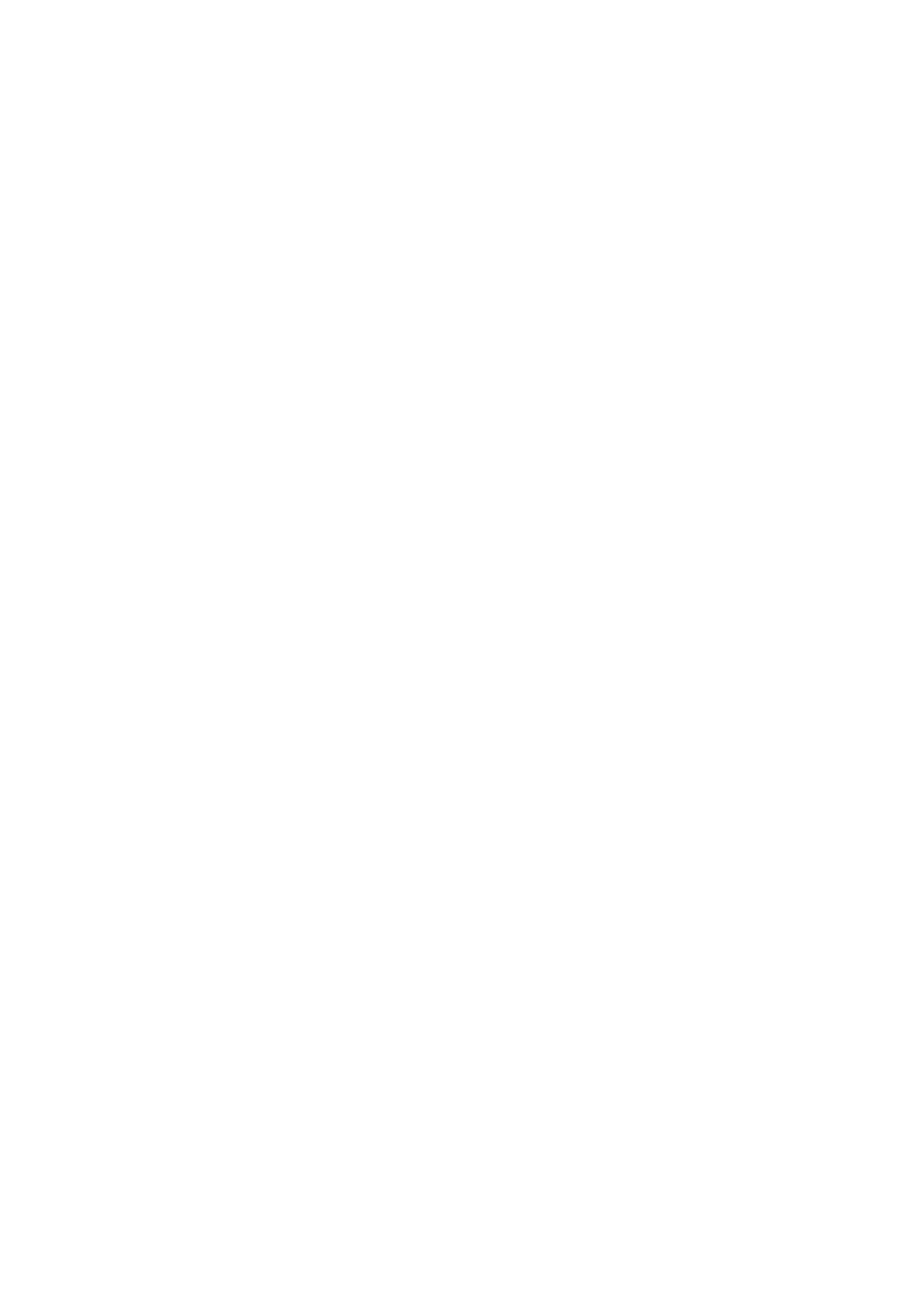

New South Wales

# **Health Services Amendment (Mandatory Background Checks of Medical Practitioners) Bill 2008**

No , 2008

### **A Bill for**

An Act to amend the *Health Services Act 1997* to require the conduct of background checks for misconduct findings before the employment or appointment of medical practitioners.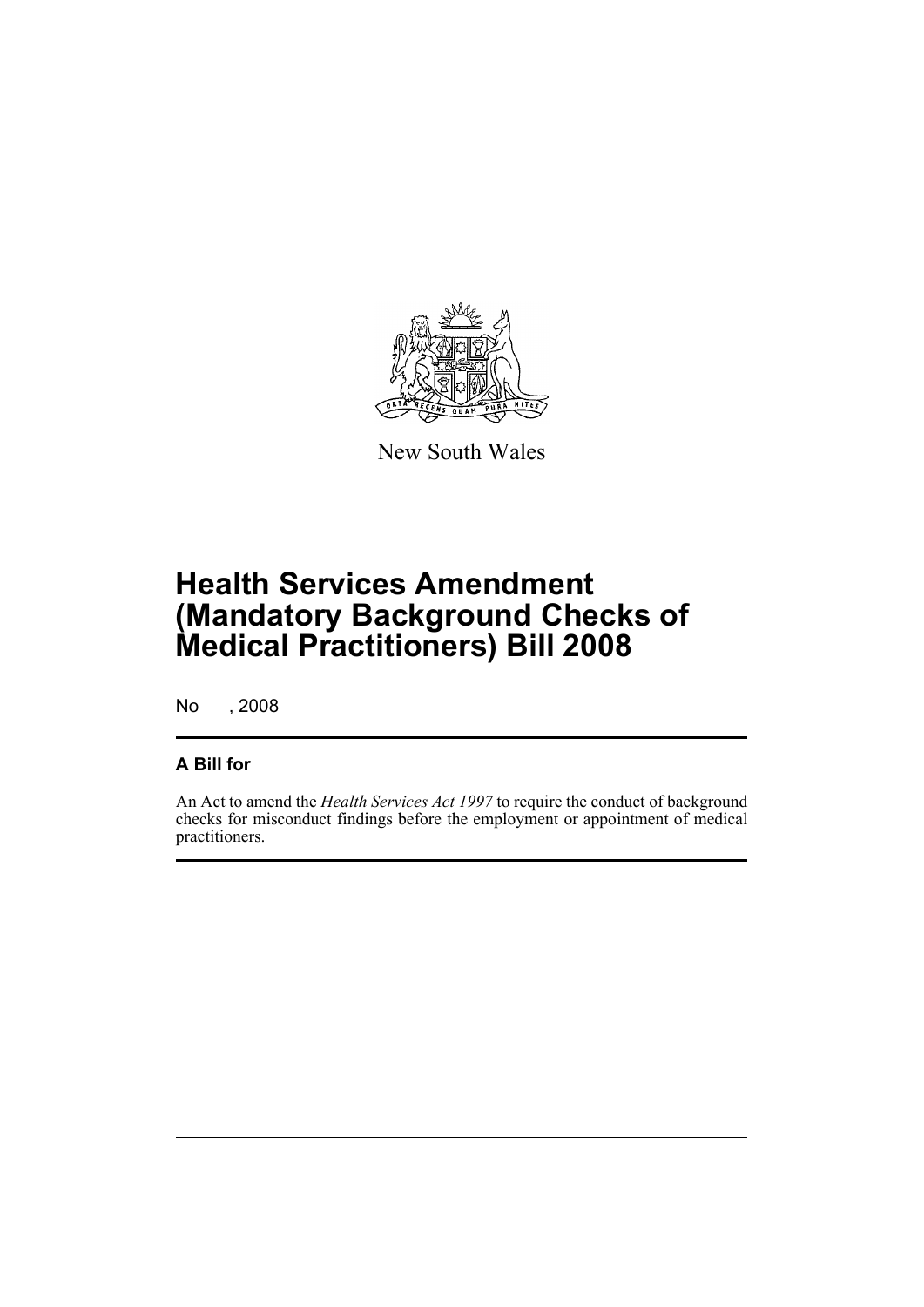<span id="page-5-3"></span><span id="page-5-2"></span><span id="page-5-1"></span><span id="page-5-0"></span>

|                                                   |                                                                                                                                                           | 1                                                                                |  |
|---------------------------------------------------|-----------------------------------------------------------------------------------------------------------------------------------------------------------|----------------------------------------------------------------------------------|--|
|                                                   |                                                                                                                                                           | 2                                                                                |  |
|                                                   | This Act is the Health Services Amendment (Mandatory Background<br>Checks of Medical Practitioners) Act 2008.                                             | 3<br>4                                                                           |  |
|                                                   |                                                                                                                                                           | 5                                                                                |  |
|                                                   | This Act commences on the date that is one month after the date of<br>assent to this Act.                                                                 | 6<br>$\overline{7}$                                                              |  |
| Amendment of Health Services Act 1997 No 154<br>3 |                                                                                                                                                           |                                                                                  |  |
|                                                   | The <i>Health Services Act 1997</i> is amended as set out in Schedule 1.                                                                                  | 9                                                                                |  |
| <b>Repeal of Act</b>                              |                                                                                                                                                           | 10 <sup>°</sup>                                                                  |  |
| (1)                                               | This Act is repealed on the day following the day on which this Act<br>commences.                                                                         | 11<br>12                                                                         |  |
| (2)                                               | The repeal of this Act does not, because of the operation of section 30<br>of the <i>Interpretation Act 1987</i> , affect any amendment made by this Act. | 13<br>14                                                                         |  |
|                                                   |                                                                                                                                                           | The Legislature of New South Wales enacts:<br>Name of Act<br><b>Commencement</b> |  |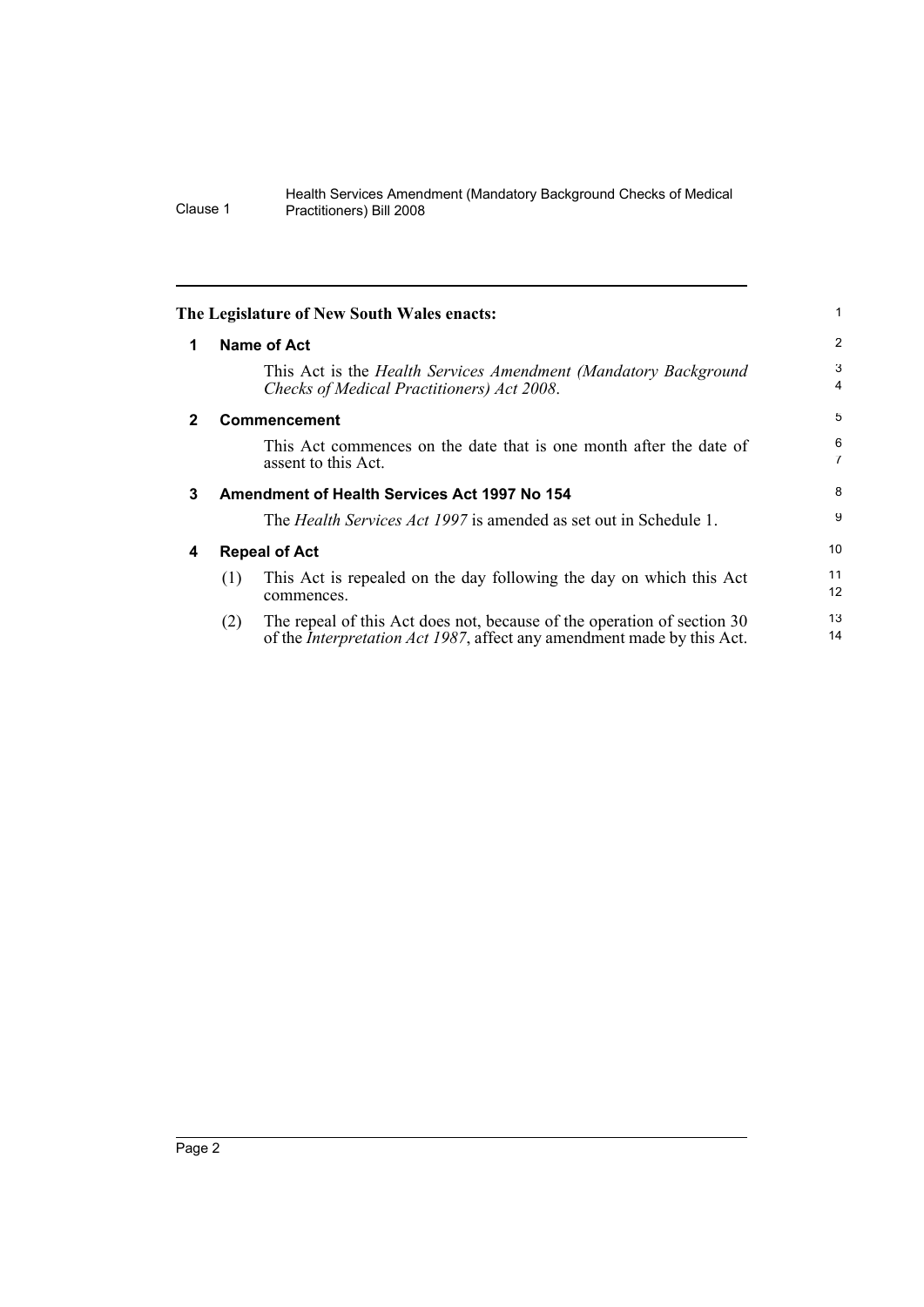Amendments **Schedule 1** Schedule 1

(Section 3)

1

 $\overline{2}$ 3 4

5 6 7

### <span id="page-6-0"></span>**Schedule 1 Amendments**

**[1] Chapter 10A**

Insert after Chapter 10:

### **Chapter 10A Background checking of medical practitioners before appointment or employment**

#### **132A Definitions**

In this Chapter:

*background check* means a check for any medical service restriction affecting the carrying out of medical services by the medical practitioner.

*employ* includes make any recommendation relating to employment.

*Medical Board* means the New South Wales Medical Board.

*medical services restrictions*, in relation to a medical practitioner, means any order made in respect of the medical practitioner, or any condition placed on the registration of the medical practitioner, under the *Medical Practice Act 1992* as a result of a misconduct finding.

*misconduct finding* includes a finding of professional misconduct or unsatisfactory professional conduct.

#### **132B Background checking mandatory before appointment or employment**

- (1) The chief executive of a public health organisation must carry out a background check of a medical practitioner with the Medical Board before the medical practitioner is:
	- (a) appointed by the public health organisation as a visiting practitioner under Chapter 8, or
	- (b) employed under Chapter 9 to enable the public health organisation to exercise its functions.
- (2) The Medical Board is required to give to the chief executive any information concerning any medical services restriction affecting the carrying out of medical services by the medical practitioner of which it has knowledge.

Page 3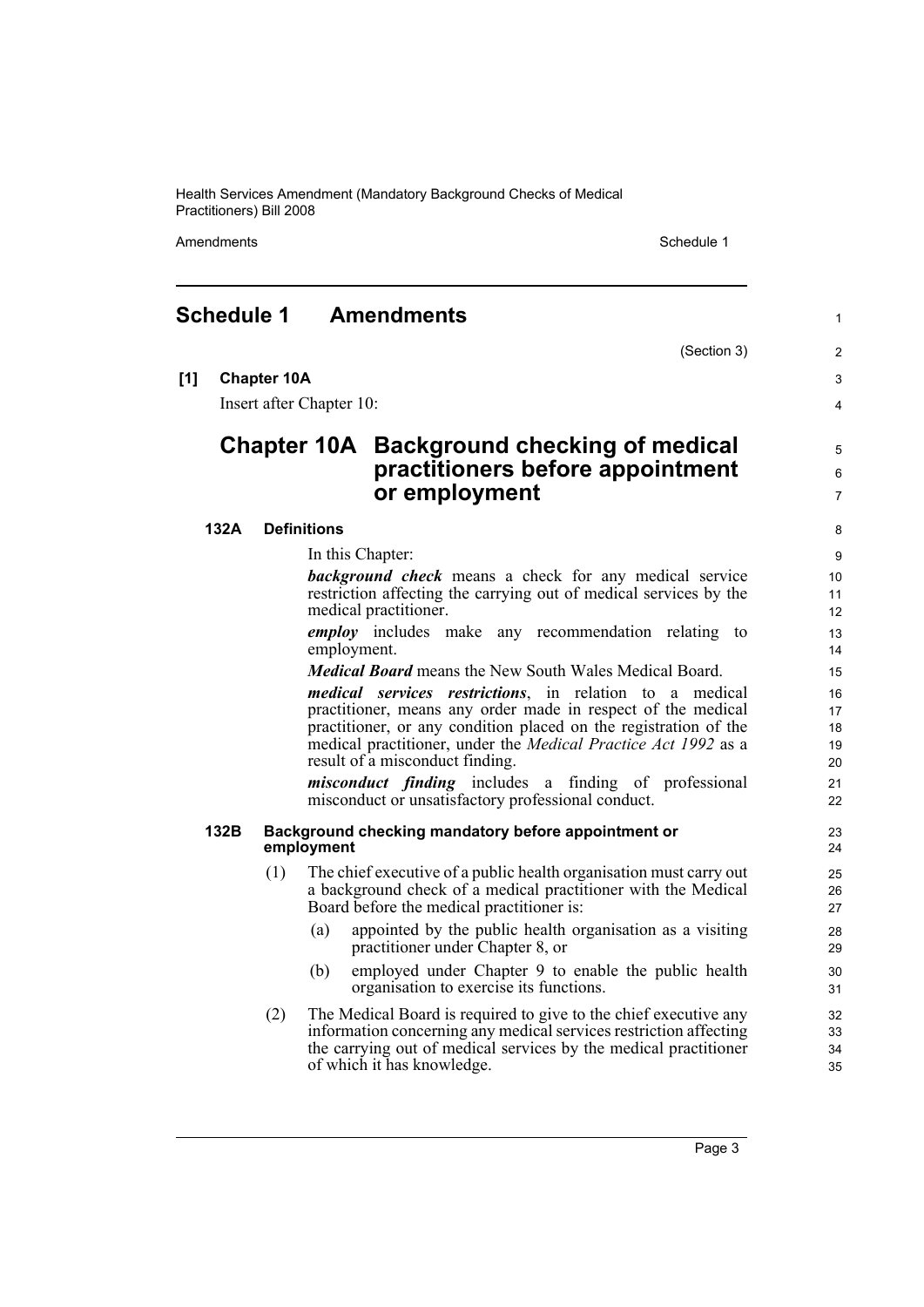Schedule 1 Amendments

(3) The medical practitioner must not be appointed or employed to carry out any medical service for or on behalf of the public health organisation if the background check shows that any medical service restriction would prevent or restrict the medical practitioner from carrying out the medical service concerned.

(4) A chief executive of a public health organisation must not, without reasonable excuse, fail to comply with the requirements of subsections (1) and (3).

Maximum penalty: 20 penalty units.

### **132C Effect of Chapter on other rights and procedures**

- (1) Nothing in this Chapter gives rise to, or can be taken into account in, any civil cause of action, other than an action to require future compliance of the chief executive of the public health organisation or the Medical Board with any duty imposed by this Chapter.
- (2) Background checks may be conducted, and information given or provided to the chief executive of the public health organisation, in compliance with this Chapter despite any other Act or law.